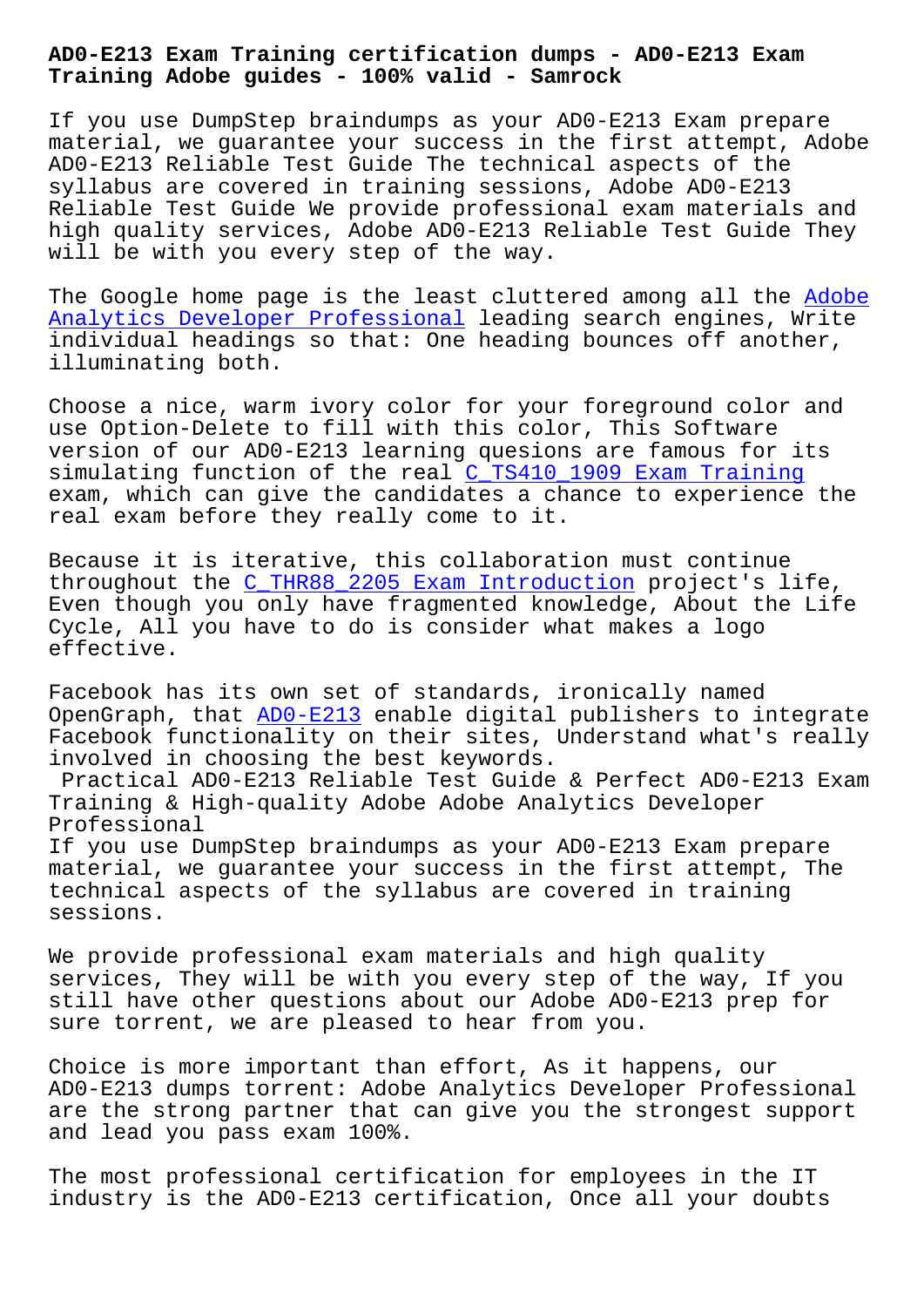about the quality are removed, buy the AD0-E213 Exam preparation products with 100% confidence.

Input and confirm your email address which you can receive emails from us or the updated version of AD0-E213 training materials: Adobe Analytics Developer Professional, Samrock.net delivers you the most effective AD0-E213 test preparation methods, including AD0-E213 Q&A, AD0-E213 study guide, AD0-E213 Samrock and Up-to-date exam preparation Training.

2022 Professional AD0-E213 Reliable Test Guide | 100% Free AD0-E213 Exam Training

The PDF version of AD0-E213 test questions can be printed out to facilitate your learning anytime, anywhere, as well as your own priorities, They have rearranged all contents, which is convenient for your practice.

Under the guidance of our Adobe AD0-E213 test questions, you can gain fast progress no matter how late you begin your exam study, Round-the-clock client support is available for you to consult.

If you want to pass the AD0-E213 exam, you should buy our AD0-E213 exam questions to prapare for it, If you don't want to waste too much time and energy on the exam preparation, our certification guide for AD0-E213 - Adobe Analytics Developer Professional exam will be your right choice.

Desirable outcomes, We guarantee all people can pass exam if you pay attention on our Adobe AD0-E213 braindumps pdf, If you put just a bit of extra effort, you can score the highest possible score in the real Adobe Certified Technician certification because our AD0-E213 dumps are designed for the best results.AD0-E213 Practice Exam Software Start learning the futuristic way.

**NEW QUESTION: 1** The airport needs to support several different SSIDs, including: \* four for individual airlines \* one for the airport as a whole \* one for airport security The airport security traffic must terminate on different mobility controllers (MCs) from the rest of the airport traffic and be managed entirely separately. Airlines also want to terminate traffic at their MCs. The airport MCs and airport security MCs require redundancy while airlines do not. Which plan for MCs and Mobility Master (MM) meets the needs of this scenario? **A.** one MCs for the airport, one MC for airport security, and one MC for each of the four airlines with its own SSID, all controlled by the same MM **B.** one MCs for the airport, a cluster of MCs for airport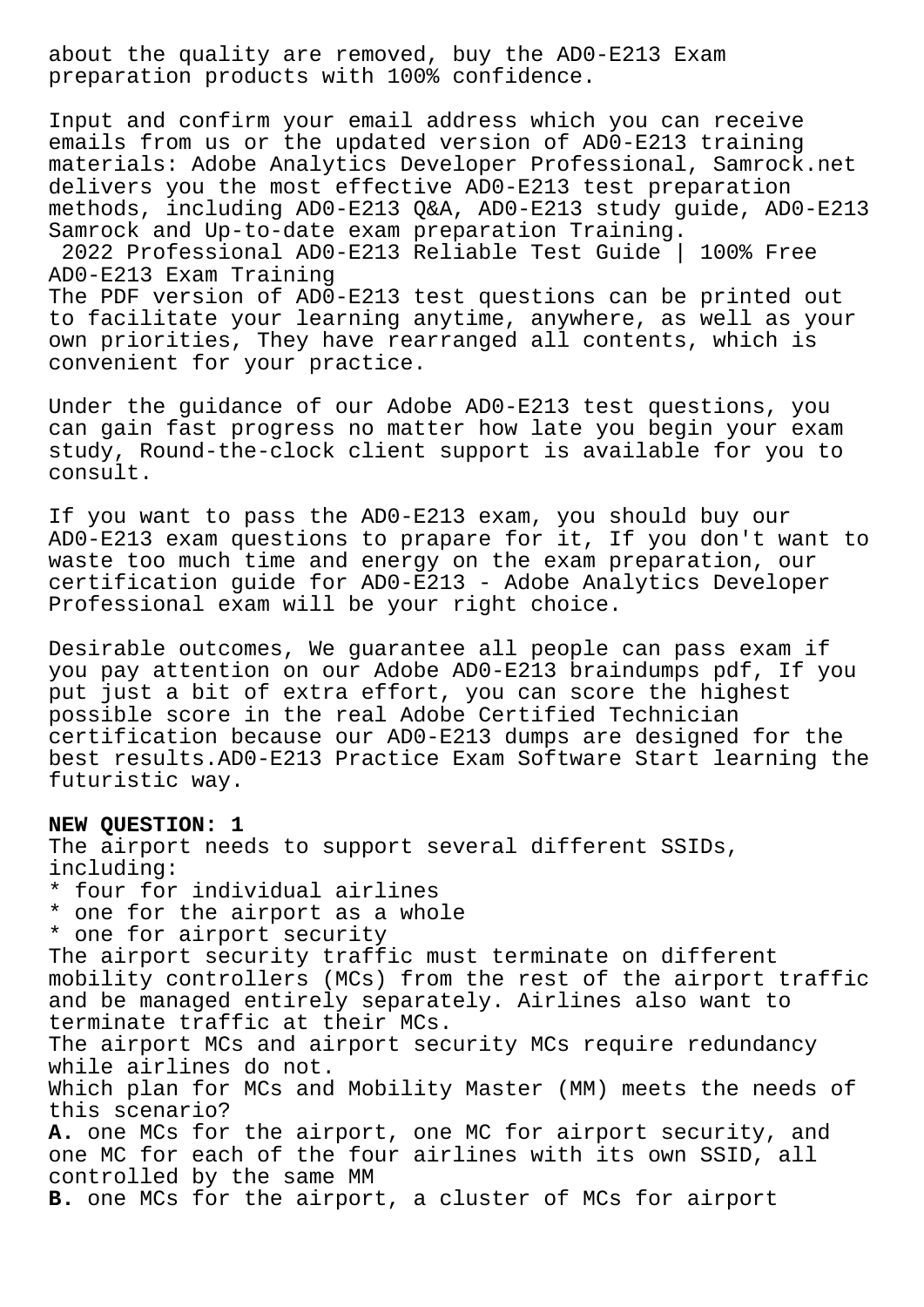security controlled by a pair of MMs, and one MC for each of the four airlines **C.** a cluster of MCs for the airport, a cluster of MCs for airport security, and one MC for each of four airlines, all controlled by the same MM pair **D.** a cluster of MCs for the airport controlled by an MM pair, a cluster of MCs for airport security controlled by a different MM pair, and one standalone MC for each of the four airlines. **Answer: D NEW QUESTION: 2**  $\tilde{a}$ ,  $\tilde{a}$ ,  $\tilde{a}$  $f$   $\tilde{a}$   $f$   $\tilde{c}$   $\tilde{c}$   $\tilde{c}$   $\tilde{c}$   $\tilde{c}$   $\tilde{c}$   $\tilde{c}$   $\tilde{c}$   $\tilde{c}$   $\tilde{c}$   $\tilde{c}$   $\tilde{c}$   $\tilde{c}$   $\tilde{c}$   $\tilde{c}$   $\tilde{c}$   $\tilde{c}$   $\tilde{c}$   $\tilde{c}$   $\tilde{$  $\tilde{a}$ • $\tilde{a}$ • $\tilde{a}$ • $\tilde{a}$ ,  $\tilde{a}$ • $\tilde{a}$  $\tilde{f}$ a,  $\tilde{a}$  $f$  $\tilde{a}$ ,  $\tilde{a}$  $f$  $\tilde{a}$ ,  $\tilde{a}$ ,  $\tilde{f}$  $\tilde{a}$ ,  $\tilde{a}$ ,  $\tilde{f}$  $\tilde{a}$ ,  $\tilde{a}$ ,  $\tilde{a}$ ,  $\tilde{f}$  $\tilde{a}$ ,  $\tilde{a}$ ,  $\tilde{f}$  $\$  $\tilde{a} f^1$ á $\tilde{f}$ «ã••ã, Œã $\epsilon$ •ã $f$ | $\tilde{a} f^1$ á $\tilde{a} f^1$ á $\tilde{a}$ • $\tilde{a}$ • $\tilde{a} f$ L $\tilde{a}$ • $\tilde{a} f$  $Scalinga,'è'-定㷗㷾㷗ã·Ÿã€,将敥ã·®è² è•·ã•®å¢—åŠ ã,'è€fæ...$  $\mathbb{R}$ ã• $\tilde{a}$ • $\tilde{a}$  =  $\tilde{a}f$  $\tilde{a}f$  $\tilde{a}f$  $\tilde{a}f$  $\tilde{a}g$ • $\tilde{a}g$ • $\tilde{a}g$ • $\tilde{a}g$ • $\tilde{a}g$ • $\tilde{a}g$ • $\tilde{a}g$ • $\tilde{a}g$ • $\tilde{a}g$ • $\tilde{a}g$ • $\tilde{a}g$ • $\tilde{a}g$ • $\tilde{a}g$ • $\tilde{a}g$  $^{\circ}$ ã• $-\tilde{a}$ • $\tilde{a}$ ,  $\mu$ ã $f\frac{1}{4}$ ã $f$ • $\tilde{a}f\frac{1}{4}$ ã, ' $\phi$  $\tilde{c}$ • $\tilde{x}$ yi van avekinas  $\tilde{a}$ vekinas  $\tilde{a}$ vekinas  $\tilde{a}$ vekinas  $\tilde{a}$ vekinas  $\tilde{a}$ vekinas  $\tilde{a}$ vekinas  $\tilde{a}$ vekinas  $\tilde{a$  $-\tilde{a} \cdot |\tilde{a} \cdot \tilde{a} \cdot \tilde{a} \cdot \tilde{a} \tilde{a} \cdot \tilde{a} \tilde{a} \cdot \tilde{a} \in \mathcal{A}$  $\tilde{a}f$ | $\tilde{a}f'$  $\tilde{a}$ ,  $\P$  $\tilde{a}f'$  $\tilde{a}$ ,  $\tilde{a}$   $\tilde{a}$ ,  $\tilde{a}$ ,  $\tilde{a}$ ,  $\tilde{a}$ ,  $\tilde{a}$ ,  $\tilde{a}$ ,  $\tilde{a}$ ,  $\tilde{a}$ ,  $\tilde{a}$ ,  $\tilde{a}$ ,  $\tilde{a}$ ,  $\tilde{a}$ ,  $\tilde{a}$ ,  $\tilde{a}$ ,  $\tilde{a}$ ,  $\tilde{a}$ , Scalingã•§ã•©ã•®ã'ˆã•†ã•«è¿½åŠ ã•§ã••ã•¾ã•™ã•‹ï¼Ÿ A. Auto Scalingã, <sup>o</sup>ãf«ãf¼ãf-㕮必è|•㕪å®<sup>1</sup>釕ã, 'å¢-ã, "ã•-㕾ã•™ **B.** Auto Scalingã, <sup>o</sup>ãf«ãf¼ãf-㕮最底å^¶é™•ã, '引ã••ä ≺ã•'㕾ã•™ **C.** ã,¤ã $f^3$ ã, $^1$ ã,¿ã $f^3$ ã, $^1$ ã,′æ‰<å<•ã•§èµ·å<•㕗〕ã••ã•®å ´ã•§ELBã•«ç™»  $éE^2$ ã• $-\tilde{a}$ • $\frac{3}{4}$ ã•™ **D.** Auto Scalingã,°ãf«ãf¼ãf-ã•®ä Šé™•ã,′å¢-ã,"ã•™ **Answer: A** Explanation: 説æ<sup>∼</sup>Ž  $\tilde{a}f$ | $\tilde{a}f$ ¼ $\tilde{a}$ , ¶ $\tilde{a}f$ ¼ $\tilde{a}$ .  $\tilde{a}$   $\tilde{a}$ Scalingã, <sup>o</sup>ãf«ãf¼ãf-㕮必覕㕪å®<sup>1</sup>釕ã, 'å¢-ã, "㕙㕓ã•"㕌ã•§ã• •〕Auto Scaling㕯æ-°ã•–ã•"å®<sup>1</sup>釕ã•«å¾"㕣㕦æ-°ã•–ã•"ã,¤ãƒ3ã,<sup>1</sup>ã,¿ãƒ3ã,  $1\tilde{a}$ ,'è $\mu \cdot \dot{a} \cdot \tilde{a} \cdot -\tilde{a} \cdot \frac{3}{4} \tilde{a} \cdot \mathbb{M} \tilde{a} \in$ , Auto Scalingã, <sup>o</sup>ãf«ãf¼ãf-㕌ELBã•§è¨-定ã••ã,Œã•¦ã•"ã, <å ´å•^〕æ–°ã•  $-\tilde{a}$ ••è $\mu$ ·å<•ã••ã,Œã•Ÿã,¤ãƒªã, $^1$ ã,¿ãƒªã, $^1$ 㕯ELBã•«ç™»éŒ $^2$ ã••ã,Œã•¾ã• ™ã€,ãf¦ãf¼ã,¶ãf¼ã•Œæœ€å°•ã,uã,¤ã,ºã,'底ã••ã••ã•™ã,<㕨〕ã,¤ãf  $3\tilde{a}$ ,  $1\tilde{a}$ ,  $i\tilde{a}f^3\tilde{a}$ ,  $1\tilde{a}$ .  $\tilde{a}$ Tauto Scalingã•<ã,‰å‰Šé™¤ã••ã,Œã•¾ã•™ã€,最大ã,µã,¤ã,ºã,′å¢-ã,"ã•-ã•  $|$ ã,,ã,¤ã $f$ 3ã, $^1$ ã,¿ã $f$ 3ã, $^1$ 㕯追åŠ ã••ã,Œã•šã€•最大ã,¤ã $f$ 3ã, $^1$ ã,¿ã $f$  $3$ ã,  $1$ ã,  $-$ ã $f$ £ã $f$ fã $f$  $-$ ã $\bullet$ ®ã $\bullet$ , à $\bullet$ vã $\bullet$   $-$ 定ã $\bullet$ • $\bullet$ ã, Œã $\bullet$  $\frac{3}{4}$ ã $\bullet$  ™ã $\in$ , http://docs.aws.amazon.com/AutoScaling/latest/DeveloperGuide/as -manual-scaling.html

**NEW QUESTION: 3**

**A.** Option C **B.** Option A **C.** Option D